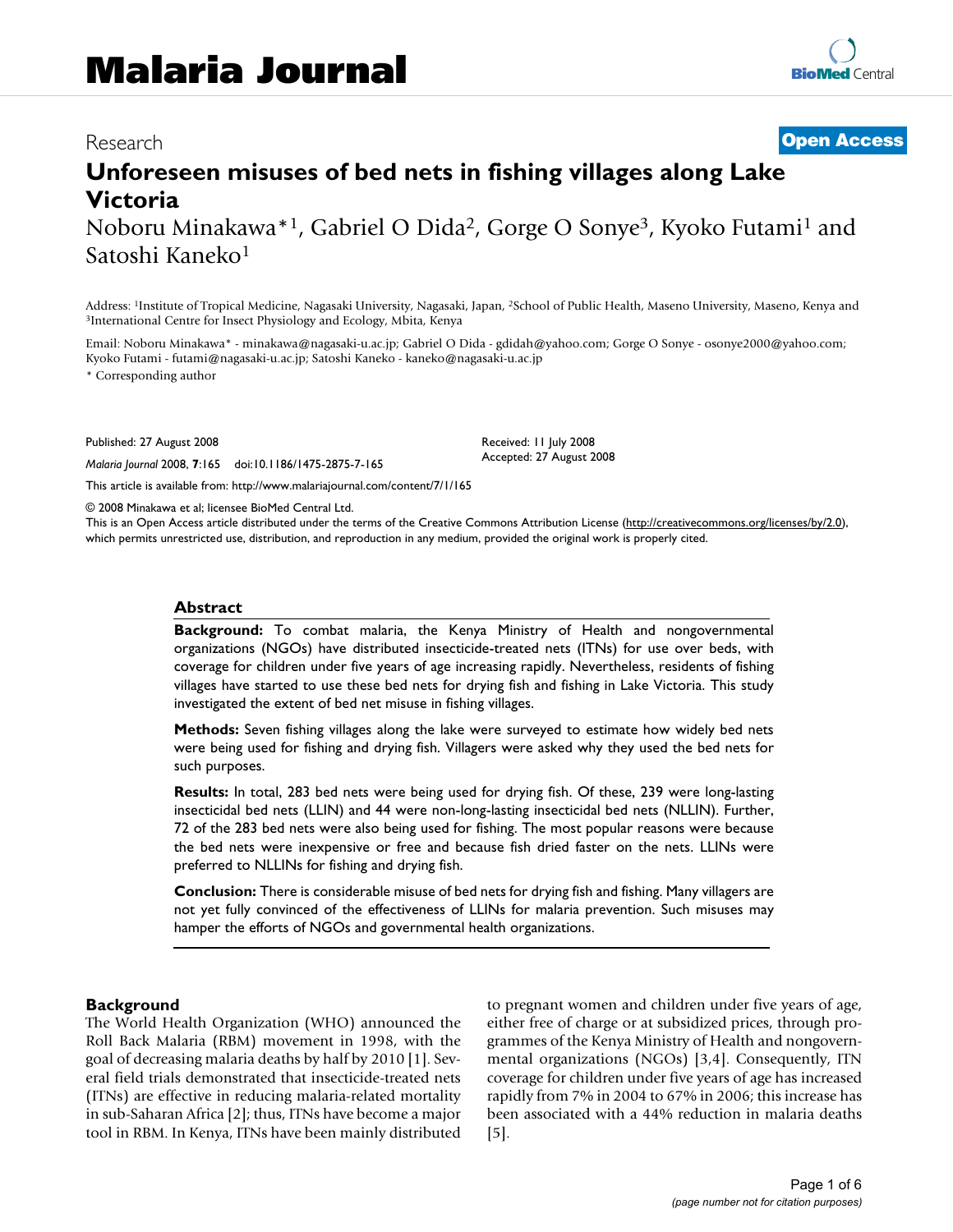

**Figure 1 Omena fish spread on bed nets on a beach by Lake Victoria.**

Nevertheless, a study in western Kenya found that 30% of bed net recipients did not adhere to net use [6,7]. Net use tends to decrease during hot weather. Further, ITNs are sometimes used for other purposes such as wedding dresses or fishing in Zambia [8]. Bed nets have also been observed being used for drying a small zooplanktivorous Dcyprinid (*Rastrineobola argentea*, called "omena" in the local language) in fishing villages in the Kenyan part of the Lake Victoria basin (Figure 1), where malaria is endemic. Traditionally, these fish have been dried on papyrus sheets. However, the extent of bed net misuse for this purpose is unknown. The widespread misuse of the nets might hinder the RBM goal. Thus, this study investigated how widely bed nets were used for fishing and drying fish in villages along Lake Victoria in western Kenya.

## **Methods**

#### *Study area*

The study was conducted in seven major fishing villages in the Gambe West sub-district of Suba District, western Kenya. The area is approximately 76.6 km2. Most residents in the sub-district depend on fishing and traditional small-scale farming. The primary targets of the local fishery are Nile perch (*Lates niloticus*), Nile tilapia (*Orechromis niloticus*), and omena. Omena and Nile perch each accounted for 43% of the catch in Lake Victoria during the period of 1980 to 2005 [9]. Although Nile perch accounted for > 90% in volume of Kenya's total fish exports during the period of 1985 to 2005 [9], omena is an important protein source for locals [10].

Two rainy seasons occur annually from approximately March to June and October to November, but the periods vary by year. Malaria is the leading cause of morbidity and mortality of children in the region [11]. Three species of vectors are known: *Anopheles arabiensis*, *Anopheles gambiae* and *Anopheles funestus* [12].

#### *Bed net survey*

Each village had its own fish-landing beach, and nearly all captured omena fish were spread out and dried on the beach. The beaches were visited three times in early morning during "young" moon periods in February and March 2008 (during the rainy season). Omena fishing is not active during full moon periods. Fishermen use lamps to attract omena towards the boats during the night; this method is not effective under a full moon.

When a sheet for drying fish was found, its material was categorized as papyrus, fishing net, bed net, or other. Bed nets were further categorized as long-lasting insecticidal bed net (LLIN) or non-long-lasting insecticidal bed net (NLLIN). NLLINs include nets with and without periodical insecticidal treatments. The size of each sheet in square metres was measured using a tape measure with the permission of the owner. When a sheet had been created from multiple bet nets or fishing nets, the number of nets was counted. Bed nets and fishing nets were measured separately when a sheet consisted of both materials.

To determine whether villagers preferred LLINs or NLLNs for drying fish, information on the availability of both types of bed net in the area was necessary. This background information was obtained from a previous survey that was designed to estimate bed net coverage in the study area in August 2007 (Dida, unpublished data). In total, 111 houses were visited, and the numbers of LLINs and NLLNs were counted. The sources of bed nets (i.e., stores, NGOs, or health facilities) and the number of residents in each house were also recorded.

Owners of fish-drying sheets that consisted of a bed net were asked the following questions: where and when the bed net was acquired, whether any bed nets were currently used in the house, why bed nets were used for drying fish, whether bed nets had ever been used for fishing in the lake, and when they started using the bed nets for drying fish. The investigated sheets were numbered to avoid duplicating data collection during a subsequent visit.

In June 2006, an NGO distributed LLINs mainly to children in the villages. This NGO provided information on the number of LLINs distributed to each village. The interviewees were also asked whether the NGO provided the LLINs in use on the beaches.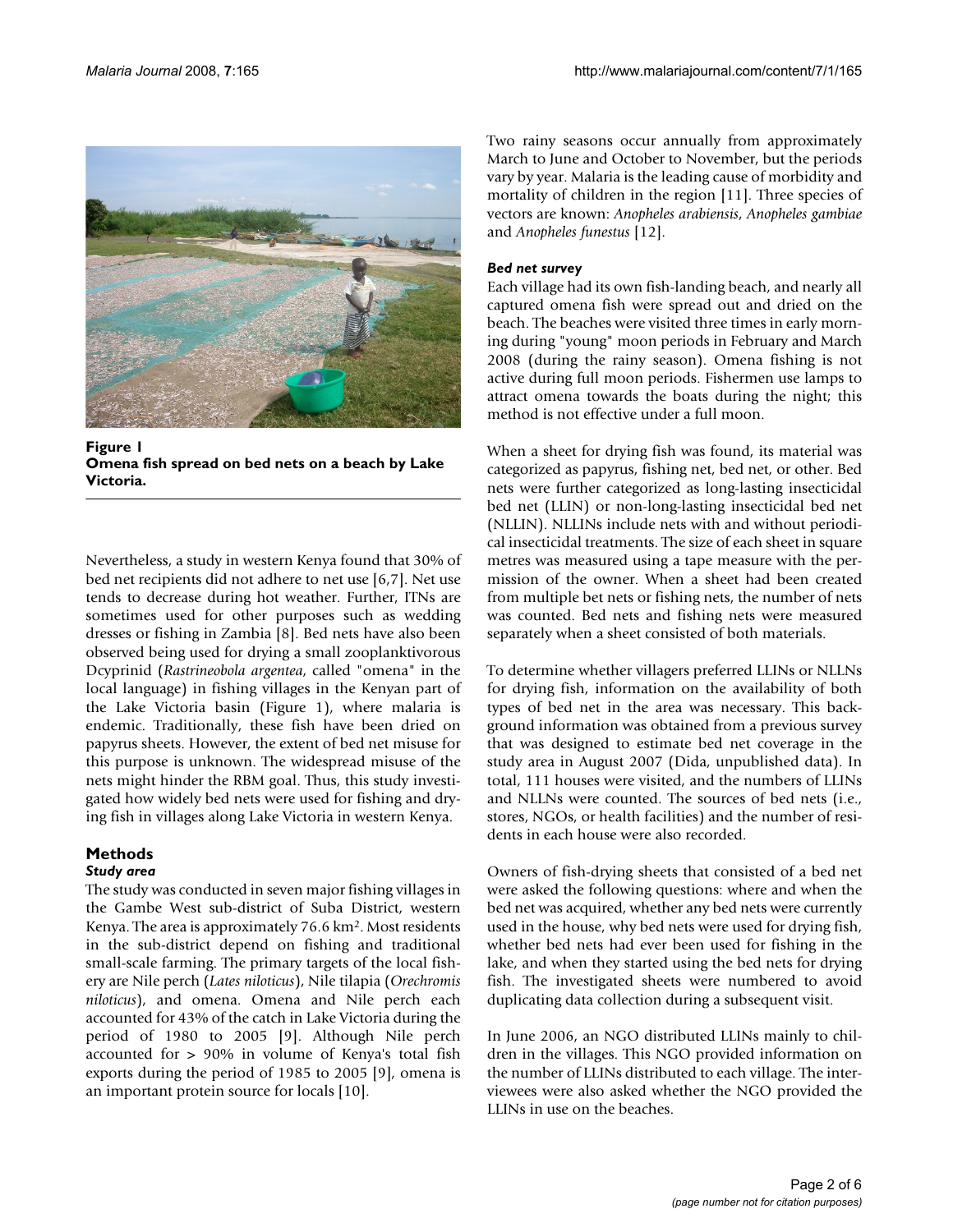#### *Statistical analysis*

The total sizes of bed nets, fishing nets, and papyrus sheets were estimated for each beach. The mean total sizes were compared using repeated-measures analysis of variance (ANOVA). The Tukey-Kramer honestly significant difference (HSD) test was used for post-hoc multiple comparisons.

A paired t-test was used to test the difference in the number of LLINs and NLLINs used for drying fish. The values were log-transformed because of heteroscedasticity. The proportion of LLINs to NLLNs was calculated for each beach and also obtained for houses. These values were arcsine-transformed and then compared between beaches and houses using a chi-square test to determine whether either type of bed net was used preferentially for drying fish.

The difference in number between the types of bed nets used for fishing was compared using a Wilcoxon test because transformation did not stabilize the variances. To determine whether either type of bed net was preferably used for fishing, the proportion of LLINs to NLLNs used for fishing was compared with that for drying fish using a paired test.

A paired t-test was also used to compare the number of bed nets obtained from NGOs and health facilities with that of bed nets acquired from stores. The proportion of nets from NGOs or health facilities to those from stores was compared between the beaches and the houses using a chi-square test. The significance level was 0.05 for all tests.

## **Results**

The total number of sheets used for drying fish was 166 at the seven fishing beaches, and the total area was 8295.8 m2 (Table 1). Nearly half of the sheet area was either bed nets or fishing nets; papyrus sheets made up only 9.5% of the sheet area. Bed nets accounted for 15.0 to 83.8% of the total sheet area among the beaches. The repeated-measures ANOVA indicated that the mean sheet area varied significantly among the materials ( $F = 4.55$ ; df = 2, 20; P = 0.034). The post-hoc multiple comparisons indicated that the area of fishing nets was significantly greater than that of papyrus sheets, but the differences between bed nets and the other materials were insignificant.

Of 166 sheets, 87 consisted of 283 bed nets, of which 238 were LLINs and 44 were NLLINs (Table 2). The paired ttest revealed that significantly more LLINs were found on the beaches compared with NLLINs ( $t = 7.11$ , df = 12, P < 0.001). In total, 220 bed nets were found in 111 houses. Of these, 145 bed nets were LLINs, and 75 were NLLINs (Table 3). The proportion of LLINs to NLLINs used for

**Table 1: Total and mean areas (square metres per village) of bed nets, fishing nets, and papyrus sheets used for drying fish (n = 7).**

| Material       | Area   | ℅     | Mean (SE)     |  |
|----------------|--------|-------|---------------|--|
|                |        |       |               |  |
| Bed nets       | 3686.8 | 44.4  | 515.8 (82.7)  |  |
| Fishing nets   | 3770.8 | 45.5  | 550.5 (116.5) |  |
| Papyrus sheets | 788.I  | 9.5   | 112.6(75.1)   |  |
| Other          | 50     | 0.6   | 7.1(4.9)      |  |
| Total area     | 8295.8 | 100.0 |               |  |

drying fish was significantly greater than that of LLINs to NLLINs in the houses (chi-square test:  $\chi^2$  = 23.50, P < 0.001). Of 220 bed nets, 87 were obtained from stores and 130 were from NGOs or health facilities (the information on three nets was not available). The mean numbers of total residents and children under five years of age were 3.6 and 0.6 per house, respectively.

Among the bed nets found on the beaches, 72 (24.5% of the total nets) nets had been used for fishing. Of these, 68 were LLINs and four were NLLINs. Significantly more LLINs than NLLINs were used for fishing (Wilcoxon test:  $\chi^2$  = 6.52, P = 0.013). The proportion of LLINs that were used for fishing was significantly greater than that of LLINs that were used for drying fish ( $t = 2.76$ , df = 12, P = 0.04).

In total, 239 (84.5%) bed nets were obtained either free of charge or at subsidized prices from NGOs and local health facilities, and only 44 (15.5%) nets were purchased at stores. The mean number of bed nets obtained from NGOs or health facilities was significantly greater than

**Table 2: Numbers, percentages, and means (per village) of bed nets used for drying fish and fishing (n = 7) and their sources.**

|                                  | Number        | %     | Mean (SE)  |
|----------------------------------|---------------|-------|------------|
| Bed nets used for drying fish    |               |       |            |
| LLIN                             | 239           | 84.5  | 34.1(8.2)  |
| <b>NLLIN</b>                     | 44            | 15.5  | 6.3(1.8)   |
| Total                            | 283           | 100.0 |            |
| Bed nets used for fishing        |               |       |            |
| I IN                             | 68            | 94.4  | 9.7(2.4)   |
| <b>NLLIN</b>                     | 4             | 5.6   | 0.6(0.3)   |
| Total                            | 72            | 100.0 |            |
| Source of bed nets               |               |       |            |
| NGOs or health facilities        | 239           | 84.5  | 34.1 (7.8) |
| Stores                           | 44            | 15.5  | 6.3(2.2)   |
| Total                            | 283           | 100.0 |            |
| Year when bed nets were acquired |               |       |            |
| 2008                             | $\mathcal{P}$ | 0.7   |            |
| 2007                             | 190           | 67.1  |            |
| 2006                             | 74            | 26.1  |            |
| 2003, 2004 and 2005              | 17            | 60    |            |
| Total                            | 283           | 100.0 |            |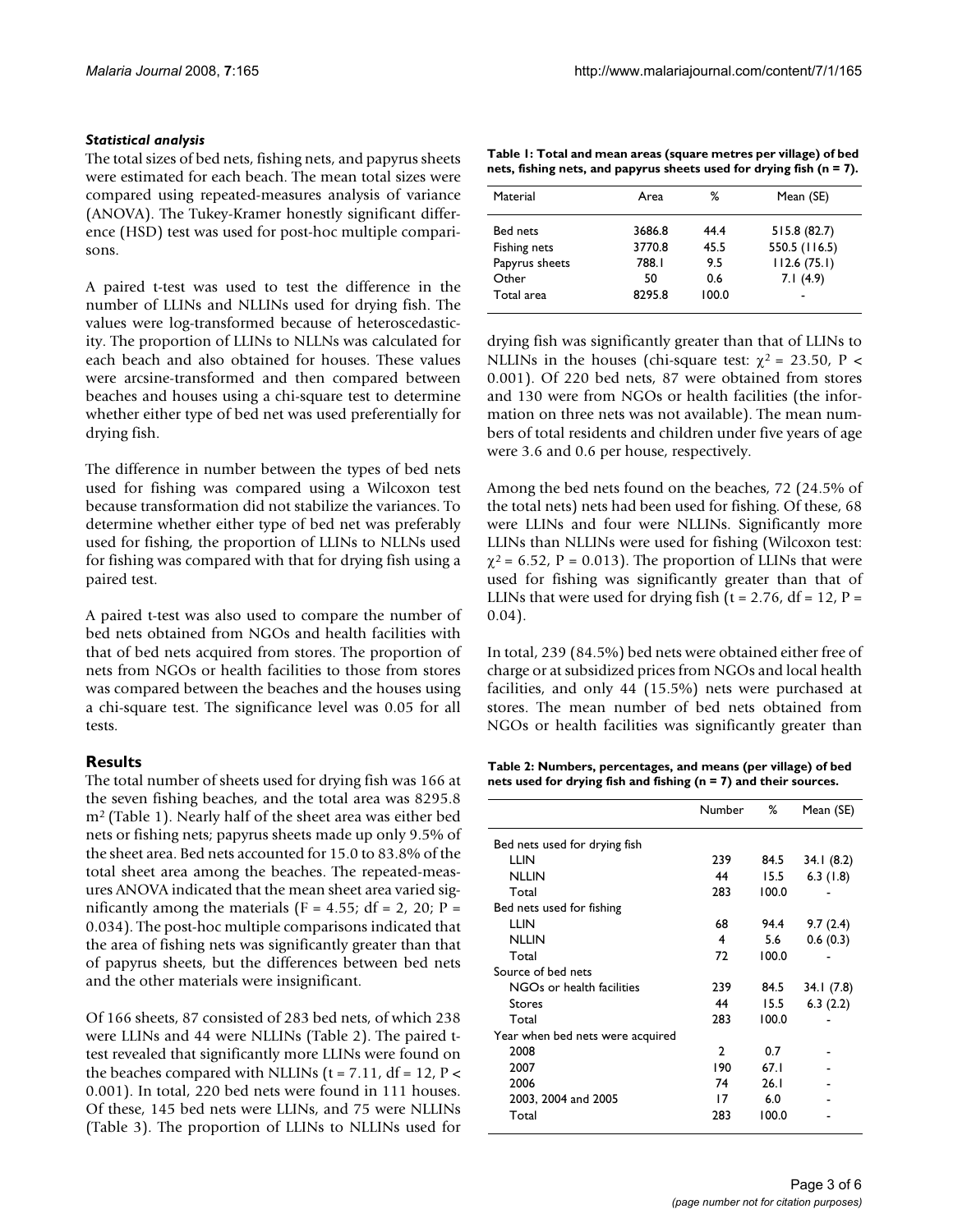| Table 3: Numbers, percentages, and means (per house) of           |
|-------------------------------------------------------------------|
| residents and bed nets in houses ( $n = 111$ ) and their sources. |

|                               | Number | ℅     | Mean (SE) |
|-------------------------------|--------|-------|-----------|
| Bed nets in houses            |        |       |           |
| I I IN                        | 145    | 65.9  | 1.3(0.1)  |
| <b>NLLIN</b>                  | 75     | 34. I | 0.7(0.1)  |
| Total                         | 220    | 100.0 | 2.0(0.1)  |
| Source of bed nets            |        |       |           |
| NGOs or health facilities     | 87     | 40. I |           |
| Stores                        | 130    | 59.9  |           |
| Total                         | $217*$ | 100.0 |           |
| Residents in houses           |        |       |           |
| Children under 5 years of age | 70     | 17.4  | 0.6(0.1)  |
| Persons above 5 years of age  | 334    | 82.6  | 3.0(0.1)  |
| Total                         | 404    | 100.0 | 3.6(0.2)  |

\*Information on three bed nets was not available.

that of the bed nets obtained from stores ( $t = 8.84$ , df = 12, P < 0.001). The proportion of nets obtained from NGOs or health facilities to those obtained from stores was significantly greater for the beaches than for the houses (chisquare test:  $\chi^2$  = 38.33, P < 0.001). Of 283 bed nets found on the beaches, 74 (26.1%) and 190 (67.1%) nets were acquired in 2006 and 2007, respectively.

All 87 owners of bed nets found on the beaches were interviewed as to why they used the bed nets for drying fish. Of these, 85 owners answered the interview questions. The most popular reasons were because fish dried faster and bed nets were cheap or free (Table 4). Of the 85 owners, only seven were not using bed nets in their houses. Most owners started using bed nets for drying fish in 2006 and 2007.

**Table 4: Reasons for using bed nets for drying fish and the year that this practice was started.**

|                                                   | Number | ℅     |
|---------------------------------------------------|--------|-------|
| Reasons for using bed nets for drying fish        |        |       |
| Fish dry faster on bed nets                       | 64     | 75.3  |
| Inexpensive                                       | 38.    | 44.7  |
| Fish do not stick to bed nets                     | 25     | 29.4  |
| Fish dry straight on bed nets                     | 17     | 20.0  |
| No other materials for drying fish                | 16     | 18.8  |
| Easy to obtain from NGOs                          | 15     | 17.6  |
| Have enough bed nets                              | 14     | 16.5  |
| Original colour of fish is retained on bed nets   | 8      | 9.4   |
| Strong                                            | 6      | 7.1   |
| Other                                             | 7      | 8.2   |
| Number of interviewees                            | 85     |       |
| Year when started to use bed nets for fish drying |        |       |
| 2008                                              | 3      | 3.7   |
| 2007                                              | 32     | 39.0  |
| 2006                                              | 43     | 52.4  |
| 2005                                              | 4      | 4.9   |
| Number of interviewees                            | 82     | 100.0 |
|                                                   |        |       |

The single NGO distributed 1040 LLINs in six villages (the number of bed nets distributed in one village was not available), of which 170 (16.3%) were being used for drying fish. Among the villages, the percentages of bed net used for drying fish ranged from 5.9 to 43.3%. Of 239 LLINs found on the beaches, 71.1% were from that particular NGO.

#### **Discussion**

A considerably large number of bed nets were used for drying fish and fishing in the study area adjacent to Lake Victoria. Although the misuse of bed nets for fishing has been reported from Zambia without details [8], their use for drying fish was previously unknown. The traditional method of using papyrus sheets for drying fish was no longer popular in the study area and had been replaced with the method using bed nets and fishing nets.

The interviews with bed net owners suggested that bed nets have clear advantages over papyrus sheets for drying fish. Whereas the price of a papyrus sheet ranged between 150 and 200 Kenya shillings (Ksh), a bed net could be obtained from an NGO free of charge or from local health facilities at subsidized prices (usually 50 Ksh). Bed nets were readily available from these organizations, but papyrus sheets were only available in the weekly market in the major local town. In fact, nearly 85% of the bed nets found on the beaches were from NGOs and local health facilities. The villagers also indicated that fish dried faster on the bed nets, which provided greater aeration when laid on grass than did papyrus sheets. They also noted that the fish dried straighter on bed nets, which increased the commercial value of the fish.

A larger proportion of LLINs than NLLINs was used for drying fish than shown by the background information from the houses. This suggests that villagers preferred LLINs because the materials used for LLINs are stronger than those used for NLLINs and are more suitable for use outdoors. Moreover, approximately one-fourth of the bed nets found on the beaches were also being used for fishing in the lake, and the proportion of LLINs used for fishing was greater than that for drying fish. Only four NLLINs were being used for fishing. This is reasonable because fishing requires stronger materials than does fish drying. Although LLINs are weaker than real fishing nets, they are much cheaper or free and are at least strong enough to catch small fish such as omena. After fishing, the nets can be used for drying fish while the nets are also being dried on the beaches. For villagers who buy nets at subsidized prices, the use of LLINs as a disposable fishing net must be cost effective, although LLINs used for fishing purposes wear out much faster than those used inside the home. Consequently, as NGOs and health facilities distribute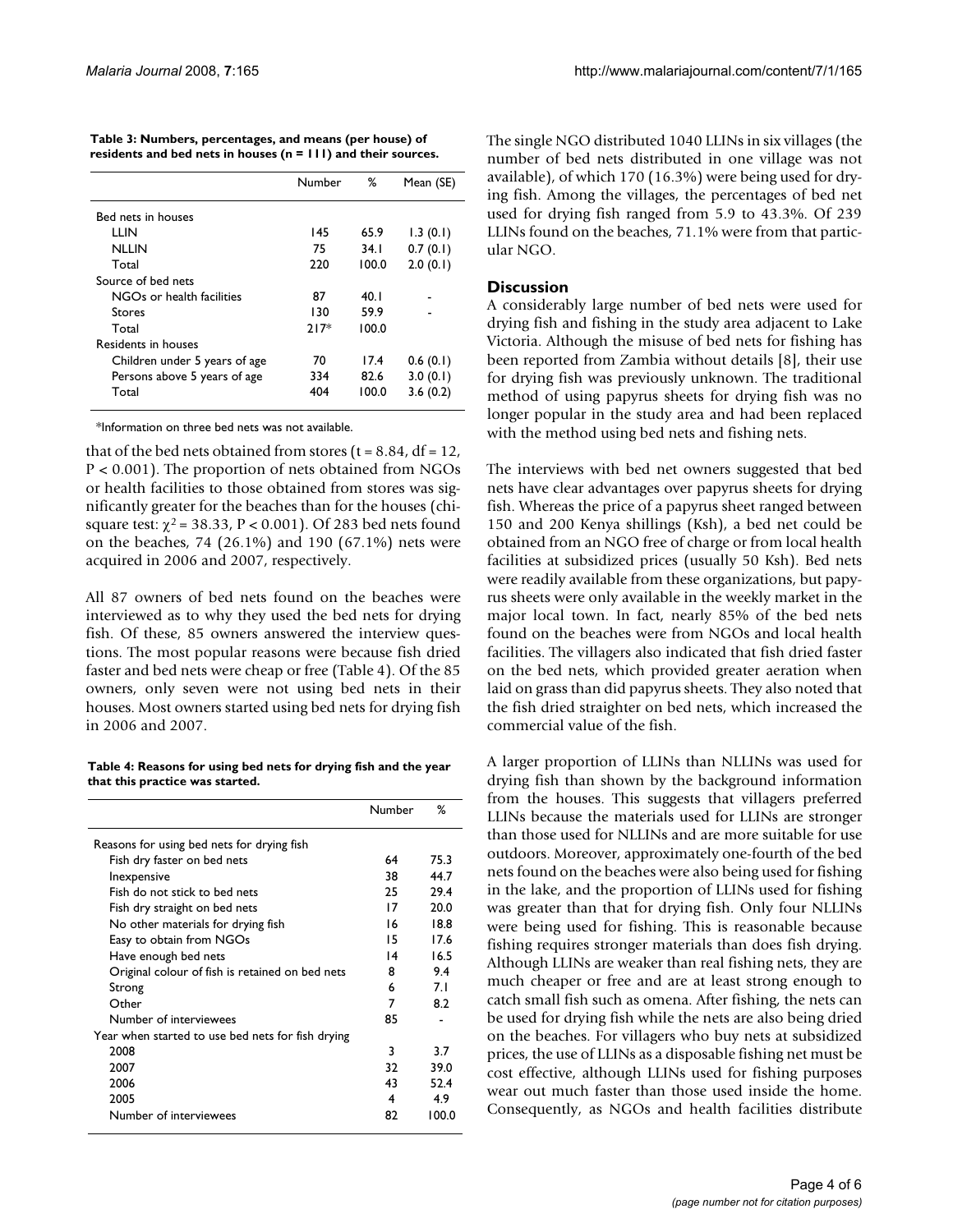more LLINs, more LLINs may be used for fishing and fish drying.

Over 70% of LLINs found on the beaches were from the single NGO; > 15% of the nets distributed by that NGO were used on the beaches, even though the nets were mainly provided to children. The interviews clearly indicate that misuse of the nets started in the period when the Kenya Ministry of Health and NGOs began distributing LLINs. Although data were unavailable, it seems that LLINs were not popular in this area before they began distributing the nets.

The proportion of bed nets obtained from NGOs or health facilities to those from stores was greater for the beaches than for the houses. This suggests that villagers preferentially use free or inexpensive bed nets for fishing purposes because the practice does not cost them. For some villagers, fishing might be more important than protection from mosquitoes. Alternately, villagers concerned for their health might have bought bed nets for house use before the NGO's distribution; therefore, the nets provided by the NGO could have been extra nets.

Nearly 15% of the interviewees answered that they used bed nets on the beaches because the nets were extra, and > 80% reported that they had bed nets in their houses. However, it is difficult from this survey to conclude whether there were enough bed nets to cover all residents in the houses because information on the number of residents and bed nets in individual houses was not available. However, a previous survey of houses found means of 2.0 bed nets and 3.6 residents per house. Although the house survey was conducted in 2007 (six to seven months before the beach survey), the villagers had started to use most of the bed nets found on the beaches in 2006 and 2007. This suggests that there were not enough bed nets to cover all residents when they started to use the nets for fishing.

Bed nets may be reused on beaches after being used in houses considerably. However, the results from this study deny this possibility. Over 90% of bed nets found on the beaches were not older than two years approximately, and nearly 70% them were likely newer than one year old. LLINs were designed to last more than two years. Considering these and the timing that misuse of the nets started in the period when the Kenya Ministry of Health and NGOs began distributing LLINs, it is suspected that the bed nets had been little used in houses. Worn-out bed nets with holes are not suitable for fishing, at least.

Because omena fishing is important in villages along the lake [10], misuses of bed nets must be common throughout the lake region. Breeding habitat for malaria vectors is closely associated with lakeshores [12,13], and malaria transmission is high near the lake. The misuses of bed nets must be a substantial drawback for malaria-control programmes involving LLINs in the region.

## **Conclusion**

The misuse of bed nets for drying fish and fishing is considerable in the study area. Many villagers are not yet fully convinced of the effectiveness of LLINs for malaria prevention. Misuses of bed nets may hamper the efforts of NGOs and governmental health organizations for malaria prevention.

## **Competing interests**

The authors declare that they have no competing interests.

## **Authors' contributions**

NM initiated the study and drafted the manuscript. GD and GS initially identified the misuses of bed nets on the beaches and led the field survey. KF and SK organized and analysed the data. All authors have read and approved the final manuscript.

#### **Acknowledgements**

We thank Dr. John Githure of the International Centre for Insect Physiology and Ecology for facilitating this study. We are also grateful to Ms. Shiho Honda, Ms. Fumi Hashiguchi, Ms. Kiyomi Suda, Mr. Kazuo Araki and Ms. Akiko Oopozi for logistics and technical assistances. Dr. Masahiro Shimada, Dr. Yoshio Ichinose, and Dr. Masahiro Horio provided valuable comments. Several villagers provided valuable information on bed nets used for fishing and drying fish. This study was supported by the Nagasaki University-Japan International Cooperation Agency (JICA) collaborative fund from the Ministry of Education, Culture, Sports, Science, and Technology, Japan.

#### **References**

- 1. Nabarro DN, Tayler EM: **[The "roll back malaria" campaign.](http://www.ncbi.nlm.nih.gov/entrez/query.fcgi?cmd=Retrieve&db=PubMed&dopt=Abstract&list_uids=9669961)** *Science* 1998, **280:**2067-2068.
- 2. Lengeler C: **[Insecticide-treated bed nets and curtains for pre](http://www.ncbi.nlm.nih.gov/entrez/query.fcgi?cmd=Retrieve&db=PubMed&dopt=Abstract&list_uids=15106149)[venting malaria.](http://www.ncbi.nlm.nih.gov/entrez/query.fcgi?cmd=Retrieve&db=PubMed&dopt=Abstract&list_uids=15106149)** *Cochrane database of systematic reviews (Online)* 2004:CD000363.
- 3. Noor AM, Amin AA, Akhwale WS, Snow RW: **[Increasing coverage](http://www.ncbi.nlm.nih.gov/entrez/query.fcgi?cmd=Retrieve&db=PubMed&dopt=Abstract&list_uids=17713981) [and decreasing inequity in insecticide-treated bed net use](http://www.ncbi.nlm.nih.gov/entrez/query.fcgi?cmd=Retrieve&db=PubMed&dopt=Abstract&list_uids=17713981) [among rural Kenyan children.](http://www.ncbi.nlm.nih.gov/entrez/query.fcgi?cmd=Retrieve&db=PubMed&dopt=Abstract&list_uids=17713981)** *PLoS Med* 2007, **4:**e255.
- 4. Wacira DG, Hill J, McCall PJ, Kroeger A: **[Delivery of insecticide](http://www.ncbi.nlm.nih.gov/entrez/query.fcgi?cmd=Retrieve&db=PubMed&dopt=Abstract&list_uids=17207158)[treated net services through employer and community](http://www.ncbi.nlm.nih.gov/entrez/query.fcgi?cmd=Retrieve&db=PubMed&dopt=Abstract&list_uids=17207158)[based approaches in Kenya.](http://www.ncbi.nlm.nih.gov/entrez/query.fcgi?cmd=Retrieve&db=PubMed&dopt=Abstract&list_uids=17207158) 12:**140-149.
- 5. Fegan GW, Noor AM, Akhwale WS, Cousens S, Snow RW: **[Effect of](http://www.ncbi.nlm.nih.gov/entrez/query.fcgi?cmd=Retrieve&db=PubMed&dopt=Abstract&list_uids=17889242) [expanded insecticide-treated bednet coverage on child sur](http://www.ncbi.nlm.nih.gov/entrez/query.fcgi?cmd=Retrieve&db=PubMed&dopt=Abstract&list_uids=17889242)[vival in rural Kenya: a longitudinal study.](http://www.ncbi.nlm.nih.gov/entrez/query.fcgi?cmd=Retrieve&db=PubMed&dopt=Abstract&list_uids=17889242)** *Lancet* 2007, **370:**1035-1039.
- 6. Alaii JA, Borne HW van den, Kachur SP, Shelley K, Mwenesi H, Vulule JM, Hawley WA, Nahlen BL, Phillips-Howard PA: **[Community reac](http://www.ncbi.nlm.nih.gov/entrez/query.fcgi?cmd=Retrieve&db=PubMed&dopt=Abstract&list_uids=12749496)[tions to the introduction of permethrin-treated bed nets for](http://www.ncbi.nlm.nih.gov/entrez/query.fcgi?cmd=Retrieve&db=PubMed&dopt=Abstract&list_uids=12749496) malaria control during a randomized controlled trial in west[ern Kenya.](http://www.ncbi.nlm.nih.gov/entrez/query.fcgi?cmd=Retrieve&db=PubMed&dopt=Abstract&list_uids=12749496)** *Am J Trop Med Hyg* 2003, **68:**128-136.
- 7. Alaii JA, Hawley WA, Kolczak MS, ter Kuile FO, Gimnig JE, Vulule JM, Odhacha A, Oloo AJ, Nahlen BL, Phillips-Howard PA: **[Factors](http://www.ncbi.nlm.nih.gov/entrez/query.fcgi?cmd=Retrieve&db=PubMed&dopt=Abstract&list_uids=12749497) [affecting use of permethrin-treated bed nets during a rand](http://www.ncbi.nlm.nih.gov/entrez/query.fcgi?cmd=Retrieve&db=PubMed&dopt=Abstract&list_uids=12749497)[omized controlled trial in western Kenya.](http://www.ncbi.nlm.nih.gov/entrez/query.fcgi?cmd=Retrieve&db=PubMed&dopt=Abstract&list_uids=12749497)** *Am J Trop Med Hyg* 2003, **68:**137-141.
- 8. Hopkin M: **[The big push.](http://www.ncbi.nlm.nih.gov/entrez/query.fcgi?cmd=Retrieve&db=PubMed&dopt=Abstract&list_uids=18305519)** *Nature* 2008, **451:**1047-1049.
- 9. Okechi JK, Owili M: *An overview of fisheries and aquaculture in Kenya* Workshop on Fisheries and Aquaculture in Southern Africa: Development and Management Windhoek, Namibia; 2006.